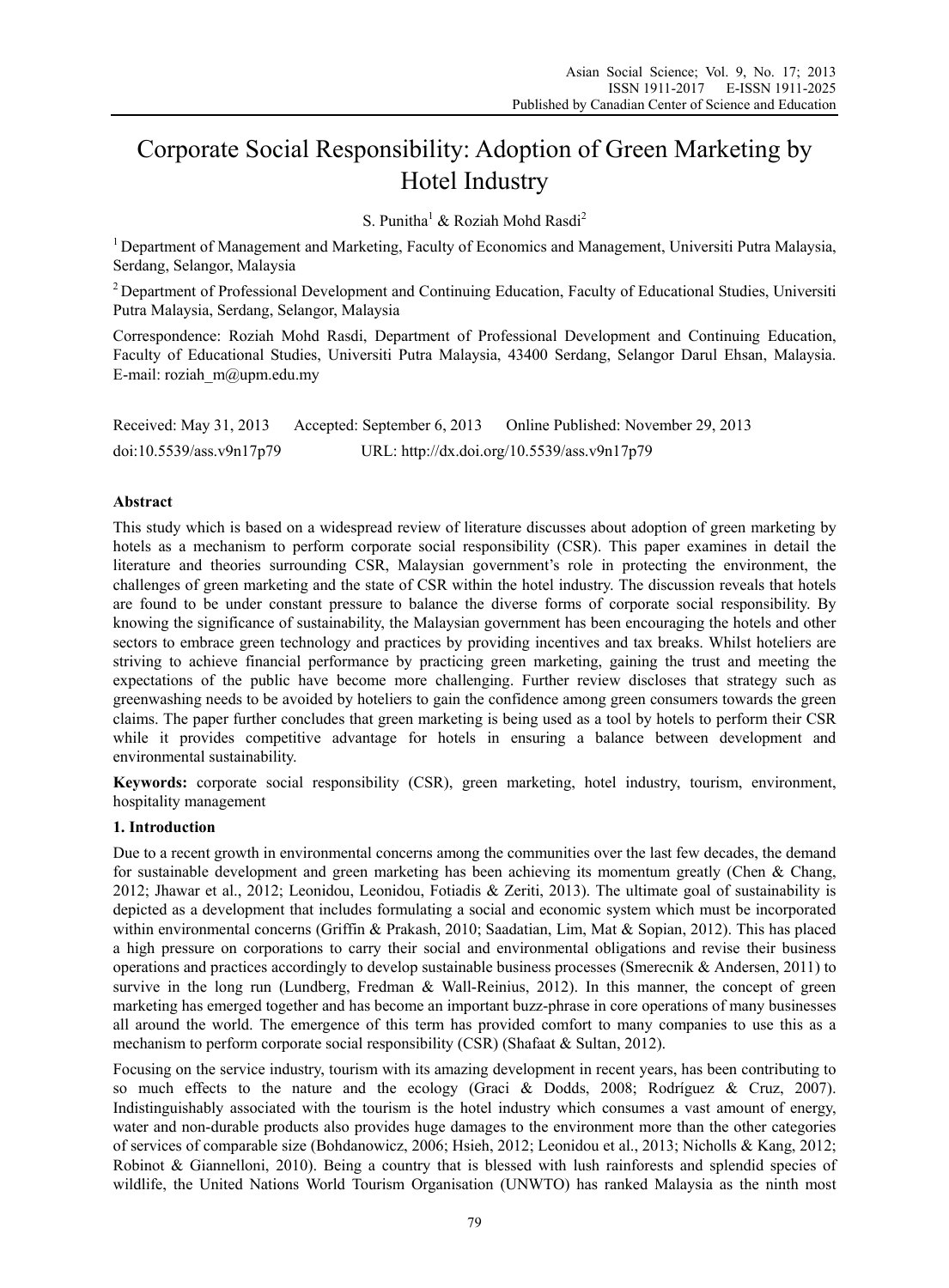travelled destination point in the world (Ministry of Tourism Malaysia, 2012).

Since tourism has become a significant source of income for the country, its contribution to the hotel industry is extremely huge (Leonidou et al., 2013). According to a research done by Klee (as cited in Zainordin, Abdullah & Baharum, 2012), buildings are consuming about one-third of the world's energy and the consumption of worldwide energy is estimated to increase by 45% from year 2002 to 2025. Also stated, 90% of the energy used in Malaysia is in the form of electricity and it is projected that buildings will consume nearly as much as industry and transport combined if this trend continues. Besides all the other types of buildings such as residential, shopping complexes and offices, hotels are also one of them. Referring to the Tenth Malaysia Plan of 2011-2015 by the Economic Planning Unit (as cited in Hemdi, Razali, Rashid & Nordin, 2012), the total supply of hotel rooms has increased from 165,739 rooms in year 2008 to 168,497 rooms in year 2010 due to the steady growth of tourism industry. It is also expected to grow further due to the increase in the number of tourist arrivals every year (Hamid, Ismail, Fuza, Ahmad & Awang, 2012) and its contribution towards the environment is high. Besides energy consumption, extreme levels of water usage and non-durable products offered by hotels can also affect the environment.

Thus, knowing how the hoteliers are contributing to the environment is very much important. According to Myung, McClaren and Li (2012), the present condition of environmentally related researches is relatively young but emerging with high requirements for more academic research in the field of hospitality management. Also mentioned, the concept of green marketing in the area of hotel industry is still in its infancy stage while further literature developments and theoretical supports are required. In addition, studies on the level to which hoteliers make available of their CSR initiatives to the community are still lacking (Holcomb, Upchurch & Okumus, 2007).

The objective of this paper is to focus on the roles that the hoteliers can perform in the preservation of the natural environment by incorporating various green practices into their operations. A latent objective is to highlight how green marketing is seen within CSR in the hotel industry as a way to protect the environment. This study will be beneficial mainly to the hoteliers as the discussion provides some insights about the importance and ways to perform green practices in their daily operations which could also serve as a tool to implement their CSR initiatives. Besides that, knowing the challenges of this concept will also help them in strategizing their marketing tactics to target the green market. As this paper also discusses the challenges and various environmental protection policies enacted by the Malaysian government, it helps the hoteliers to understand their roles and duties as corporate citizens and the necessity to comply with the laws. Further, it also alerts the reader that the Malaysian policies have certain substantial elements which are in line with all other industrializing countries and may deliver richer and more reliable input to policy formulation.

This paper first offers the definitions of CSR, the literature surrounding CSR and then discusses the Malaysian government's role in protecting the environment. Later, the definition and the challenges of green marketing in relation to the hotel industry are described. Finally, the state of CSR within the hotel industry and its contribution to the community are further explained. The final section derives the study's recommendation, conclusion and suggests future research directions. This study is based on a widespread review of related literature published online. The papers reviewed were not only from Malaysia but include studies done in other countries around the world. The related studies were identified by using keywords such as "corporate social responsibility", "green marketing", "hospitality", "hotel industry", "sustainable development" and "environment". The papers were obtained from the university's subscribed free databases such as Taylor & Francis, Emerald, Science Direct, EBSCOHost, SAGE Journals Online and Blackwell Synergy.

# **2. Literature Review**

# *2.1 Corporate Social Responsibility (CSR) and Its Theories*

Corporate social responsibility (CSR) is in a "pre-paradigmatic phase where there is scant agreement on definitions and terms and no consensus has been reached about what it includes and does not include in its boundaries" (Googins, Mirvis & Rochlin, 2007, p. 29). In fact, the meaning of this concept has been evolving in definition and practice (Baron, 2001; Carroll & Shabana, 2010; Lee, 2008; Secchi, 2007). Dahlsrud (2008) has identified that there are 37 definitions for CSR. According to Ismail (2009), other terms that can be referred to CSR are corporate social opportunity, corporate responsibility, responsible business and corporate citizenship. Given that the term CSR itself contains the feature of "society" within its own label, this provides a clear understanding that CSR relates to "social" responsibilities of businesses all along (Brammer, Jackson & Matten, 2012).

Carroll (1979, p. 500) has stated that CSR is "the social responsibility of business encompasses the economic,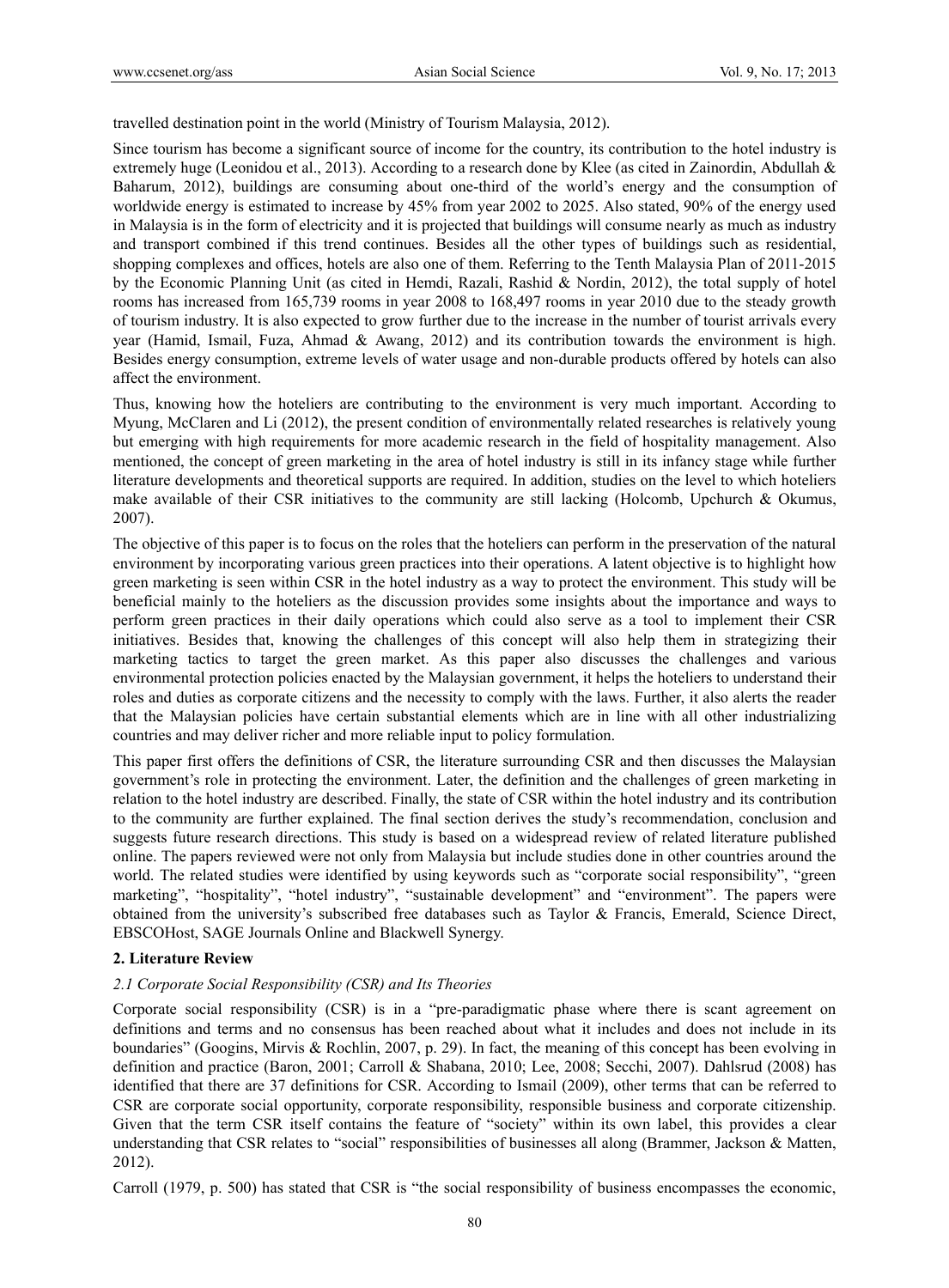legal, ethical and discretionary expectations that society has of organisations at a given point in time". Later, he has designed "The Pyramid of Corporate Social Responsibility" which includes all four components in which discretionary also later referred to philanthropic in his study (Carroll, 1991, 1999). This pyramid has been used widely and it is one of the most recognized and most cited within the CSR literature. However, the order of the CSR layers proposed by Carroll (1991) actually reveals how it is manifested in developed nations. Visser (2008) has contended that the relative emphasis assigned to each component is different for developing countries such as Malaysia in which economic responsibilities still get the highest priority, followed by philanthropy, then legal and finally ethical responsibilities.

The economic component explains that businesses are responsible to provide a return on investment to owners and shareholders. At the same time, they provide jobs to the society and produce goods and services and selling them for profit (Visser, 2008). It also serves as a competitive advantage (Mahmood & Humphrey, 2013) as they find efficient ways to operate the business and innovate their offerings to increase the business's revenue (Alniacik, Alniacik & Gene, 2011; Carroll, 1991). The utilitarian theories have also defined the organisations as a part of the economic system while their main focus is generally on profit maximization (Secchi, 2007). Ismail (2009, p. 201) has also mentioned that "CSR ideas emerged after a realization that there is a need for an economic responsibility".

The second component is philanthropic which is merely discussing about promoting the welfare of humans and spreading goodwill by engaging in humanitarian or voluntary programs (Carroll, 1991). According to Cowper-Smith and de Grosbois (2011), one of the ways that organisations make their CSR initiatives known to the public is through voluntary communications. Developed nations see philanthropic responsibility as compulsory via the legal settings but it is an expected norm for developing countries (Visser, 2008). At the same time, CSR activities seemed to be very important especially for MNCs as they have greater visibility and commonly face high media exposure with greater involvement of the community (Fougère & Solitander, 2009; Sotorrío & Sánchez, 2010). Schmidheiny (2006) has also strengthened that social issues are always given high media publicity in developing countries. Based on instrumental theory, it has been reasoned that social activities are actually recognized as instruments for marketing to achieve economic objectives (Ismail, 2009). By engaging in voluntary programs, the organisation will be seen as a corporate that is socially responsible which meets the expectations of the community and be the preferred ones (Jamali & Mirshak, 2007; Wood, 2010).

The legal component suggests that companies must ensure that their business practices are legal and they are performing in a manner that is consistent with the rules and regulations set by the government and other related bodies for the benefit of the society (Carroll, 1991; Ismail, 2009; Mullerat & Brennan, 2005). The government itself plays an important role in attending and sustaining the public's interests (Detomasi, 2008; Sundaram & Inkpen, 2004) via legislation and regulation resulted from the consultation with the public (Colley, Doyle, Logan & Stettinius, 2003). According to Shum and Yam (2011), established laws could also act as tools to inform the stakeholders about the right behaviours without any compromises. Legal responsibility also comprises environmental regulations in which these regulations form a huge contribution towards the overall legislation of a country. To evade adverse legal consequences such as unnecessary fines and even imprisonment, organisations ensure that their operations are parallel to the environmental standards set by the government (Smith & Perks, 2012). Not wanting to breach such laws, this indirectly gives pressure to the managers to undertake CSR initiatives. Similarly, laws regarding sales, advertising, product safety, labelling and labour have also been officialised to safeguard both producers and consumers (Larsen & Lawson, 2012). Another benefit of established law and regulations is to ensure that all economic agents are protected while the organisation's self-interest is kept at optimum level (Shum & Yam, 2011).

The last component is ethical which is known as a component beyond the stated law. A company's ethical responsibilities could include strategies to sustain the environment for future generations, civil rights and adopting moral norms or values that are recognized by the society (Carroll, 1991). Hiseh (2009) and Tsoi (2010) have also stated that as businesses are making profits from the public, they need to act ethically and comprehend the welfare of the society. Thus, this becomes a competitive advantage (Mahmood & Humphrey, 2013) for them to further progress by creating a positive image among the society and gain more profit (Bondy, Moon & Matten, 2012).

However, it should be noted that even though the four components have been discussed as separate constructs, they are not mutually exclusive but are interrelated to one and another while they are seen as a unified system (Carroll, 1991; Carroll & Shabana, 2010; Okpara & Wynn, 2012). Managers are also found to be under constant pressure to balance these forms of responsibilities (Shum & Yam, 2011). Figure 1 shows the CSR pyramid for developing countries as proposed by Visser (2008).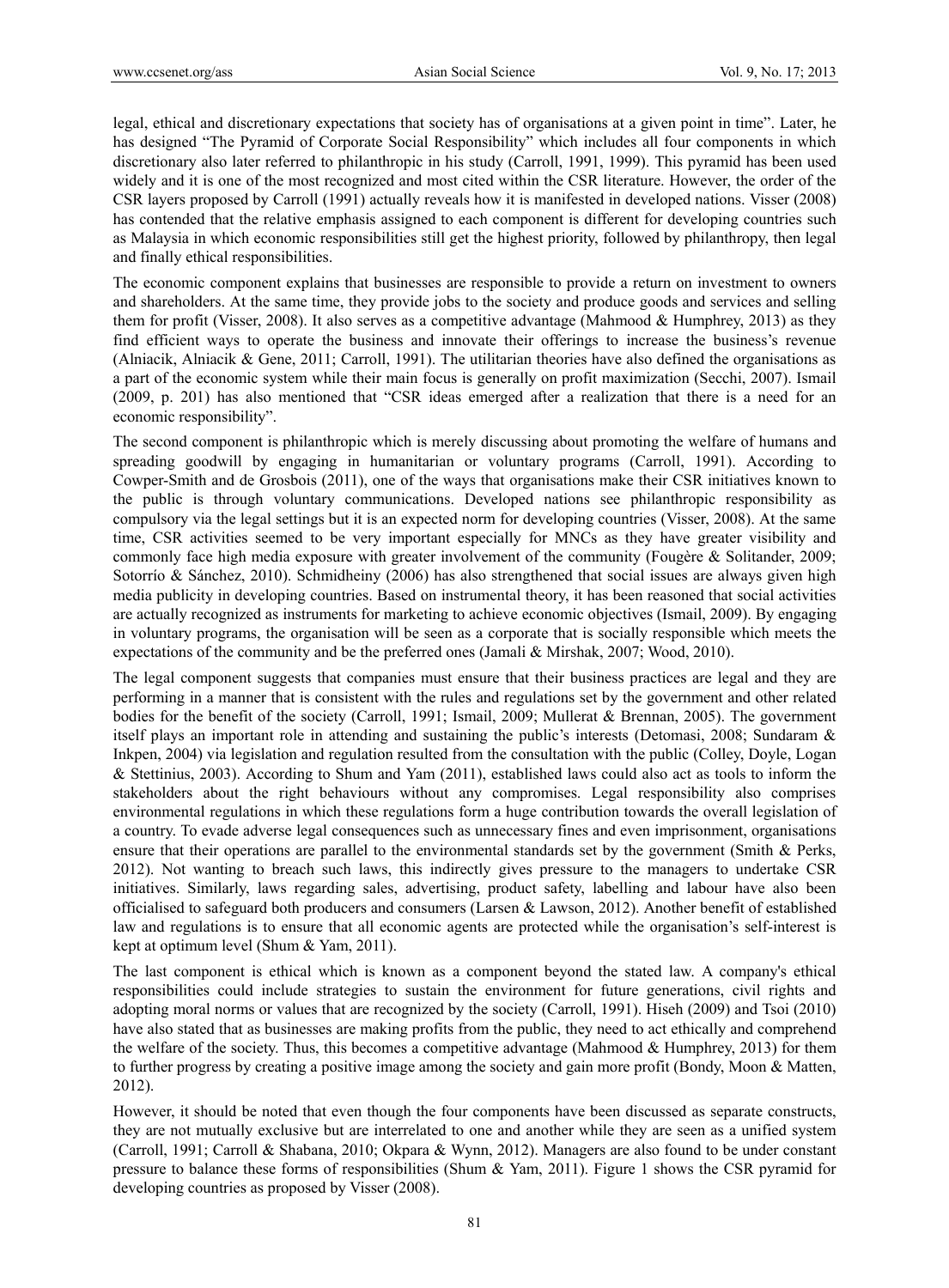

Figure 1. CSR pyramid for developing countries

Adapted from Visser (2008), p. 489

#### *2.2 Malaysian Government and Its CSR*

Driven by industrial advancement, Malaysia is known to be one of the fast developing countries in the ASEAN province (Ali, 2011). These extreme industrialization, vibrant development growth and vigorous consumption patterns have been adversely affecting the quality of the environment and its future. To cater this problem, the Malaysian government has introduced important regulations to protect the community by minimizing the effect of businesses on the environment (Lu & Castka, 2009). Also known, Malaysia is one of the earliest countries in the world that has given serious attention to the issues related to the environment by enacting the Environmental Quality Act in year 1974 (Sinnappan & Rahman, 2011). Recently, sustainability is known as one of the three goals highlighted in the New Economic Model of Malaysia. The Prime Minister of Malaysia, Dato' Sri Mohd Najib Tun Razak has mentioned that "the New Economic Model must include a commitment to sustainability, not only in our economic activities, but in considering the impact of economic development on our environment and precious natural resources. There is little value in pursuing a future entirely based on wealth creation. Pursuing growth that depletes resources and displaces communities will have dire consequences for future generations" (Bursa Malaysia Berhad, 2010, p. 1).

Singh and Pandey (2012) have reported that the awareness of green marketing among corporations was mainly due to the pressure and legislations set by the Malaysian government. According to Jamali (2008) and Bondy et al. (2012), the government is also seen as one of the stakeholders and to a great extent, it is required to perform its CSR for the benefit of the society. Knowing that governance reform grasps the main key to advancements of all extents, embracing more ethical governance practices would become the basis for CSR practice in developing countries which would require for more prevalent responsible businesses (Visser, 2008). Referring to political theories conceptualized by Garriga and Melé (2004) and supported by Detomasi (2008), the social responsibilities of an organisation developed based on the amount of social and political power it has while the organisation is also known as one of the citizens which requires a certain contribution to the community.

Ministry of Energy, Green Technology and Water or also known as Kementerian Tenaga, Teknologi Hijau dan Air (KeTTHA) was formed in year 2009 by the government. KeTTHA's roles are to manage and administer the nation's energy, green technology and water utilities. The ministry has also enacted the National Green Technology Policy (NGTP) right after its formation (Malaysia Green Forum, 2010). NGTP focuses on six sectors such as energy, building, transportation, water and solid waste management, manufacturing and green IT (KeTTHA, 2011). Focusing on the hotel industry, energy sector concentrates on the application of green technology in power generation, energy supply, energy utilization and management programmes where else building sector focuses on adoption of green technology in the construction, management, maintenance and demolition of buildings. Green Building Index (GBI) was enacted to facilitate green grading and certification of Malaysian buildings. "GBI is a rating system providing a comprehensive framework for building assessment in terms of energy efficiency (EE), indoor environment quality, sustainable site planning and management, materials and resources, water efficiency, and innovation which is similar to the Green Star and Green Mark initiatives in Australia and Singapore" (Chua & Oh, 2010, p. 2923). The GBI's rating system for non-residential includes the certification of factories, hospitals, offices, colleges, universities, hotels and shopping complexes (CBRE, 2010). Likewise, the water sector concentrates on green technology in utilization of water resources, solid waste management and sanitary landfill.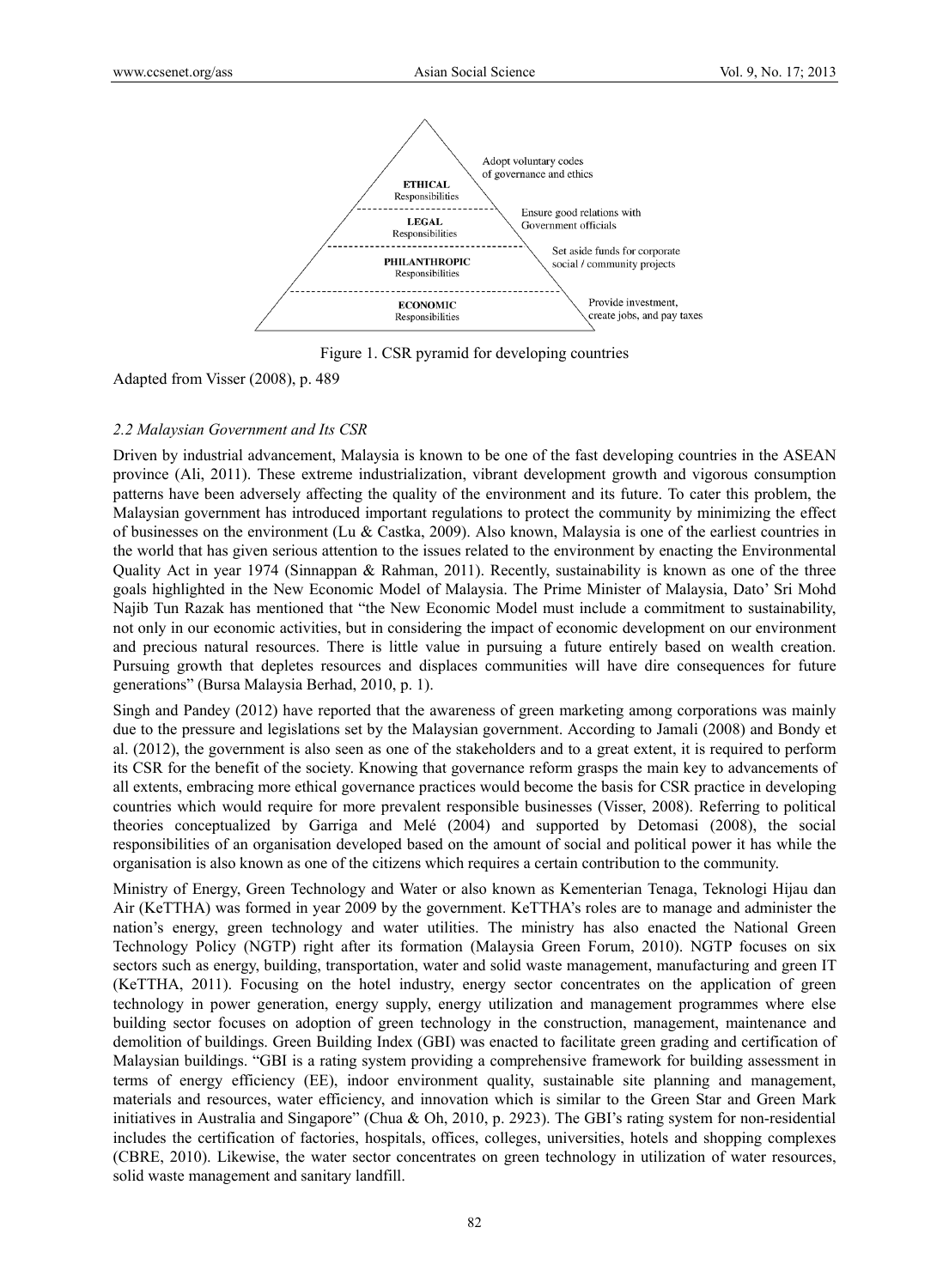Basically, NGTP covers four elements which include energy, economic, environment and social policies (KeTTHA, 2011). The economic, environmental and social policies are very consistent with the dimensions proposed by Carroll (1991) and Visser (2008). As discussed before, the government itself can be seen as a stakeholder within the community and is expected to perform its CSR. Adoption of green technology in energy usage and consumption would enhance its contribution to the national economy. These innovations and development could also enrich the country's competitiveness in the global ground. To ensure the sustainability of the country, the government describes the need to be ethical as a corporate citizen. Together, engaging in promotion and public awareness shows the consistency with the philanthropic and charitable expectation of the community. Visser (2008) has mentioned that CSR is frequently associated with philanthropy in developing countries through investments in education and other community services. For this purpose, the ministry has been working with other ministries and agencies in embracing green topics in the current Malaysian education syllabus (KeTTHA, 2011).

The government has launched a RM1.5 billion soft loan scheme which is called as the Green Technology Financing Scheme (GTFS) in year 2010 to boost the involvement of corporations and entrepreneurs into green technology. This fund offers soft loans to corporations that provide and apply green technology. For suppliers of these technologies, the maximum amount that is allocated is up to RM50 million while RM10 million is for consumer companies. Together, the government also absorbs 2% of the total interest rate charged and offers a guarantee of 60% on the amount financed while the balance of 40% by the banking institutions (KeTTHA, 2011). So far, RM805 million worth of projects benefiting some 65 companies have been sanctioned by over 20 participating banks in the country, while over RM250 million worth of loans have been disbursed (RM2.7b for Green Projects, 2012). In the latest Budget 2013, the government has announced that the GTFS fund will be increased by RM2 billion in order to boost the development and utilization of green technology and this has been extended for another three years until December 2015 (Yapp, 2012).

At the same time, the government also provides tax incentives such as tax breaks for designs and buildings that operate pleasingly with environment and tax deduction for efforts towards contribution on environmental funds (PwC, 2010). According to Bursa Malaysia Berhad (2010), one of the focus areas of sustainability is hotel in which it could utilize the supports and incentives given by the government for embracing green practices. Table 1 provides more details on tax incentives for the generation of energy from renewable sources and for energy conservation. To further illustrate, all these approaches are in line with the holistic ecosystem components emphasized by the Prime Minister which is known by the acronym AFFIRM. AFFIRM stands for Awareness, Faculty, Finance, Infrastructure, Research, Development and Commercialization and Marketing. This acronym is primarily designed to achieve commitment and contribution from all stakeholders in providing support for the protection of the environment in Malaysia (Malaysia Green Forum, 2010).

| <b>Tax Incentives for Generation of Energy from Renewable Sources</b> |                                                                                                                                                                                                                                                      |                                                                                                                                                                                                                                                                     |  |  |
|-----------------------------------------------------------------------|------------------------------------------------------------------------------------------------------------------------------------------------------------------------------------------------------------------------------------------------------|---------------------------------------------------------------------------------------------------------------------------------------------------------------------------------------------------------------------------------------------------------------------|--|--|
| <b>Sector/Activity</b>                                                | <b>Corporate Tax Incentives</b>                                                                                                                                                                                                                      | <b>Indirect Tax Incentives</b>                                                                                                                                                                                                                                      |  |  |
| Companies generating energy<br>from renewable sources                 | Pioneer status with tax exemption of<br>$\bullet$<br>100% of statutory income for ten years; or<br>allowance<br>Investment<br>tax<br>on<br>qualifying capital expenditure incurred to<br>be set-off against 100% of statutory<br>income for 5 years. | Import duty and sales tax exemption<br>on equipment used to generate energy from<br>renewable sources not produced locally; and<br>Sales tax exemption on equipment<br>purchased from local manufacturers.                                                          |  |  |
| Companies<br>generating<br>renewable energy<br>for own<br>consumption | allowance<br>Investment<br>tax<br><sub>on</sub><br>qualifying capital expenditure incurred to<br>be set-off against 100% of statutory<br>income for 5 years.                                                                                         |                                                                                                                                                                                                                                                                     |  |  |
| Others                                                                | N/A                                                                                                                                                                                                                                                  | Import duty and sales tax exemption<br>on solar photovoltaic system equipment for<br>the use by third parties be given to importers<br>including photovoltaic service providers<br>approved by the Energy Commission; and<br>Sales tax exemption on the purchase of |  |  |
|                                                                       |                                                                                                                                                                                                                                                      | solar heating system equipment from local<br>manufacturers.                                                                                                                                                                                                         |  |  |

Table 1. Tax incentives for generation of energy from renewable sources and energy conservation

83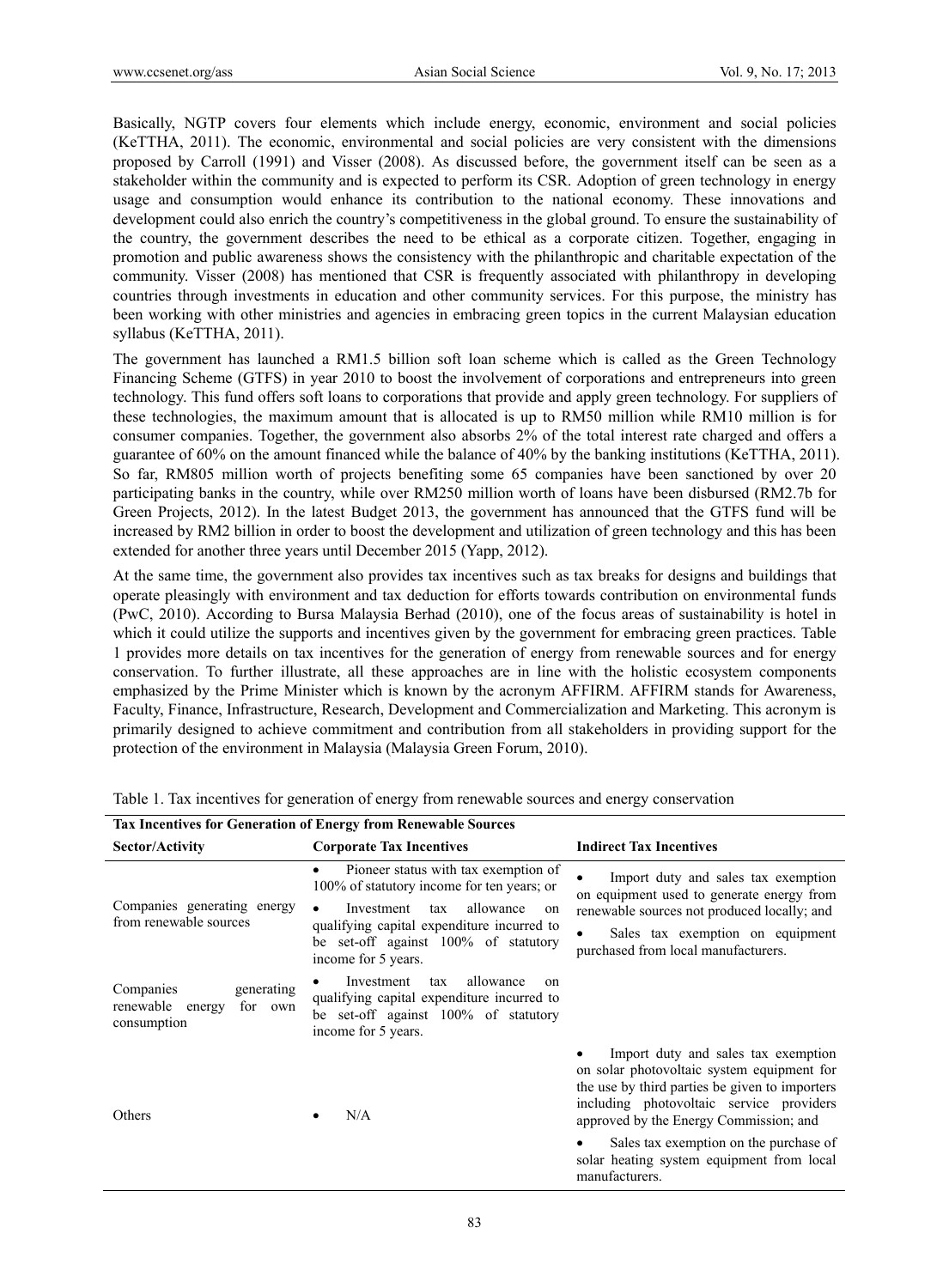| <b>Tax Incentives for Energy Conservation</b>                                                              |                                                                                                                                                                                                                                           |                                                                                                                                                                                                                                                                                                                                                                      |  |  |  |
|------------------------------------------------------------------------------------------------------------|-------------------------------------------------------------------------------------------------------------------------------------------------------------------------------------------------------------------------------------------|----------------------------------------------------------------------------------------------------------------------------------------------------------------------------------------------------------------------------------------------------------------------------------------------------------------------------------------------------------------------|--|--|--|
| Companies providing energy<br>conservation services                                                        | Pioneer status with tax exemption of<br>٠<br>100% of statutory income for ten years; or<br>tax allowance<br>Investment<br>on<br>qualifying capital expenditure incurred to<br>be set-off against 100% of statutory<br>income for 5 years. | Import duty and sales tax exemption<br>on energy conservation equipment that are<br>not produced locally; and<br>Sales tax exemption on the purchase of<br>locally produced equipment.                                                                                                                                                                               |  |  |  |
| Companies which incur capital<br>expenditure<br>for<br>energy<br>conservation<br>for<br>own<br>consumption | allowance<br>Investment<br>tax<br>$\bullet$<br>$\alpha$ n<br>qualifying capital expenditure incurred to<br>be set-off against 100% of statutory<br>income for 5 years.                                                                    |                                                                                                                                                                                                                                                                                                                                                                      |  |  |  |
| Others                                                                                                     | N/A                                                                                                                                                                                                                                       | Import duty and sales tax exemption<br>on EE equipment (e.g. High efficiency<br>motors and insulation materials) to importers<br>including authorised agents approved by the<br>Energy Commission; and<br>Sales tax exemption on the purchase of<br>locally manufactured EE consumer goods<br>(e.g. Refrigerator, air conditioner, lighting,<br>fan and television). |  |  |  |

Source: PwC (2010, p. 3 & 4).

## *2.3 Green Marketing*

Green marketing was defined as "the way to conceive exchange relationships that goes beyond the current needs of the consumers, considering at the same time the social interest in protecting the natural environment" (Chamorro & Bañegil, 2006, p. 12). Likewise, Soonthonsmai (2007) defined green marketing as actions carried out by organisations that are apprehensive about the ecology or green problems by providing the environmentally friendly goods or services to bring satisfaction among customers and the community. Referring to another definition given by Rahman, Reynolds, and Svaren (2011), green marketing means a business that is operated in a way that decreases waste, environmentally friendly, saves energy and mostly encourages environmental health and sustainability of the society.

Figure 2 is the philosophy of green marketing which differentiates traditional marketing with green marketing. It explains that green marketing is not only about understanding the commercial exchange relationship, but merely about understanding an organisation's relationship with society (Chamorro & Bañegil, 2006) which includes the environment in general. Also stated, the effort to embrace green marketing is not only the duty of marketing department but it involves the entire organisation with different functional areas involvement such as quality, design, production and supplies. The development of green marketing evolves throughout the process of planning, implementation and control on policy of products or services, price, place (distribution) and promotion with the objectives to minimize the impact on the natural environment.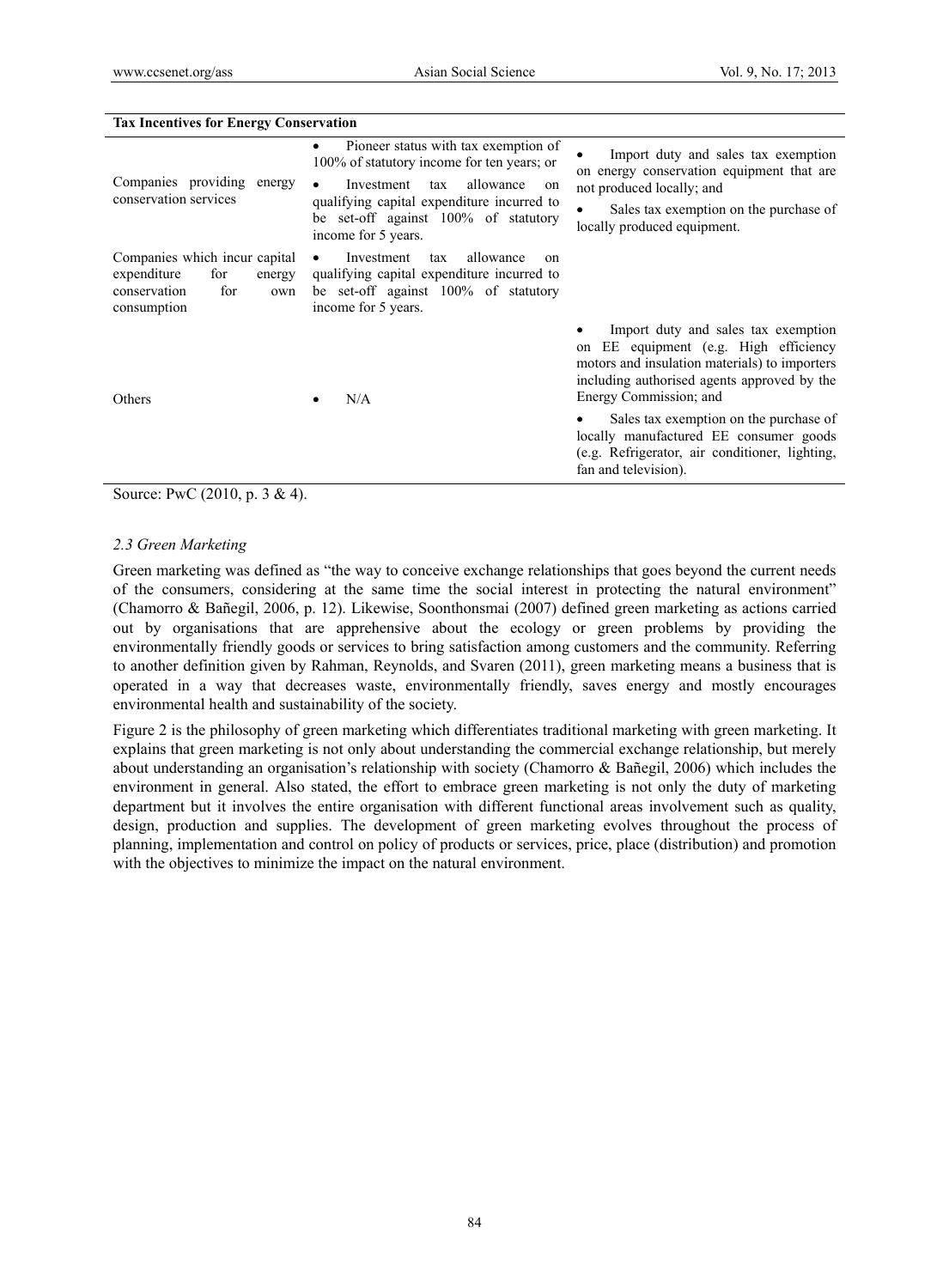

Figure 2. Differences between traditional and green marketing

Adapted from Chamorro and Bañegil (2006), p. 13

However, when discussions about green marketing and ecological degradation topics are raised, the attention is highly placed on product-based industry which includes companies that produce cars, processed food, electrical appliances, consumer goods and others. This is because they are more visible in terms of production, the usage of raw materials and output produced as the overall processes involve merely physical goods. In contrast, service organisations' efforts such as hotels may not be apparent, given the intangible nature of services (usually lack of physical presence), inseparable (produced and consumed simultaneously), heterogeneous (never exactly repeated and varies with different hands) and perishable (cannot be stored for later use) (Berry, 1980; Zeithaml, Parasuraman & Berry, 1985). Thus, hotels are striving and finding hard times to incorporate the green practices into their daily operation while it is a challenge for them to cater the needs of green consumers with reference to sustainable practices.

#### *2.4 Green Marketing and the State of CSR within Hotel Industry*

As stated before, embracing green practices is known as a strategy to increase a business's CSR (Schubert, Kandampully, Solnet & Kralj, 2010). However, knowing how these green marketing concepts and practices evolve within CSR is important. The literature on green practices of hotels has taken various ways. The primary objective of any businesses is profit maximization while trying to maintain their costs at minimum. Other independent studies have indicated that there is a positive relationship between green practices and a hotel's financial performance (Garay & Font, 2012; Kasim, 2007; Rodríguez & Cruz, 2007; Tarí, Claver-Cortés, Pereira-Moliner & Molina-Azorín, 2010). According to Graci and Doods (2008), hoteliers who operate in a highly competitive market need to focus on financial savings. As hotels are spending a large amount of money for energy, water and waste disposal, the resource consumption can be reduced by 20 to 40 percent without decreasing their operational performances by switching to sustainable practices (Graci & Doods, 2008) (e.g., source/waste reduction, product-life extension, energy/water conservation, recycling, etc.). For instance, Grand Hyatt Singapore has successfully reduced its yearly energy consumption by 8.0 million kWh by adopting the Green Energy Management project with an annual savings of more than \$1 million on utility bills (National Climate Change Committee, 2002). Even though other hotels may not show the same savings potential, but Grand Hyatt has verified the possibilities to achieve it where other hotels can set it as one of their goals (Xuchao, Priyadarsini & Eang, 2010).

At the same time, green management in the hotel industry is now playing a critical role in marketing management (Han, Hsu, Lee & Sheu, 2011). Stated by Ottman (1992), environmental concepts and considerations should be incorporated into all areas of marketing if companies want to implement green marketing effectively. It is now becoming very apparent that greening the hotel's operation makes economic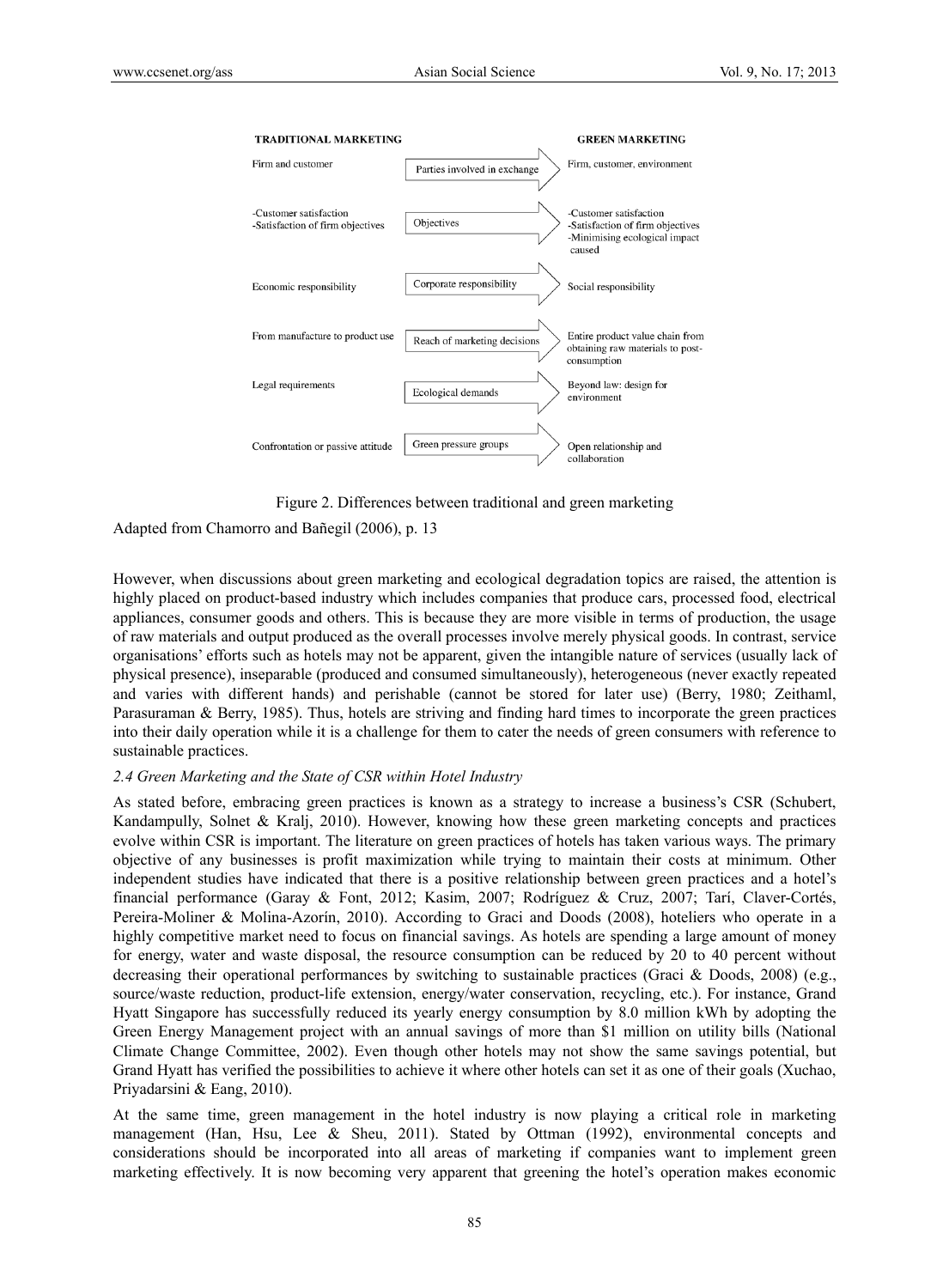sense beyond being the right thing to do. Economic responsibility of a hotel often measured quantitatively using its financial performance and cost savings. However, this green marketing has all the abilities to increase the economic sense of a hotel unnoticeably by improving its brand image as green. Besides being a visual recognition, a brand also relates to a consumer's intuitive feeling about a service or a product. It is also known as the sum of all consumer experiences and touch points. At this point, the hoteliers need a brand that creates an image that is relevant to the customer's needs and values. Consequently, a green brand image can help a hotel to enhance its appearance as an eco-friendly organisation and strengthen its CSR in the process of attracting the public towards positive purchasing decisions. As the hotels are recognised with an ecological image, very often they will also be associated as an organisation which emphasises its CSR. This explains that green marketing, green brand image and CSR are interrelated to one another. By the same token, brands established on genuine CSR identity are more likely to change resistant consumers and invite loyal ones (Pérez, 2009). At this moment, the hotels are marketable and hence, they indirectly increase the economic performances of their companies.

On the other hand, Brammer et al. (2012) have said that it is relatively unfit to engage in CSR as one of the ways to increase a firm's performance. This has been supported by Matten and Moon (2008) who stated that many successful corporations in Japan and Western Europe still give high attention to CSR and related concepts, and profit maximization is not their main purpose of CSR. This indicates that there is something beyond the economic responsibilities in which the attitude and behaviour to be ethically and socially responsible are the reasons to engage in CSR. This is in line with Carroll (1991) and Visser (2008) about ethical responsibilities. A hotel can portray its ethical responsibilities throughout its site selection, construction of the hotel and also design in which environmental criteria can be adopted to minimize the impact. At the same time, environmental management practices such as passive space conditioning, improved insulation, lighting technologies and water conservation techniques can also be implemented. Other simple practices include reducing the amount of consumer-generated waste through implementation of refillable shampoo dispensers, recycling bins in rooms and encouraging reuse of linens and towels (Millar & Baloglu, 2011). An exceptional model of this is the Crestwood Corporate Centre Building No. 8 in Richmond, British Columbia, Canada in which the building was designed to meet the environmental necessities set by the Advanced Buildings Program and operates currently at less than 50 percent of the annual energy use of an American Society of Heating, Refrigerating and Air-Conditioning Engineers (ASHRAE) reference building (Bohdanowicz, Churie-Kallhauge & Martinac, 2001).

Attention is also highly given to the challenges that drive or obstruct the adoption of environmentally friendly behaviour among hotels (Leonidou et al., 2013). Regulatory measures seemed to be a reason for firms to hold onto green marketing while this is also seen as one of the dimensions of CSR (Carroll, 1991). When the hotels' policies are in line with the legal standard, they will be in a privileged position as investing in new technologies to comply with the legal requirements is not needed (Fernández-Allies & Cuadrado-Marqués, 2012). Studies have also indicated that the factors that obstruct hoteliers from adopting the green technologies are lack of infrastructural support by local authorities and additional costs involved in proceeding with ecological actions (Chan, 2008; Tzschentke, Kirk & Lynch, 2008). However, many organisations are less informed about the support provided by the governments. Governments in different countries form laws and are also providing subsidies to motivate hotels to support sustainability (Chan & Wong, 2006) in which Malaysia is one of them.

CSR is also known as an important societal issue to stakeholder theory (Flak & Rose, 2005). Carroll (1991, p. 43) has mentioned that "there is a natural fit between the idea of corporate social responsibility and an organisation's stakeholders". This theory actually describes that green practices give hotels a competitive advantage. When the green strategies are implemented effectively, it may change the image and the perspectives of the operations from the point of view of stakeholders, customers, employees and other groups (Ham & Choi, 2012). This theory also explains that organisations are expected to manage responsibly and offer a duty of care towards the stakeholders' interests and local communities (Simmons, 2004). Understanding that customers are also one of the stakeholders, knowing what they prefer and not could actually provide some insights towards the overall performance of the hotels.

## *2.5 Challenges for Green Marketing*

It has been reported that customers show positive intention to visit hotels that adopt green practices than preferring hotels that do not employ them (Ham & Choi, 2012). Whilst tourists and businesses recommence travel, many discerning clients will begin looking for differentiation that is related to sustainability practices (Bursa Malaysia Berhad, 2010). According to Mensah (2004), a study done by the International Hotels Environment Initiative (IHEI) and Accor has indicated that 90% of tourists like to stay in hotels which give attention to the environment. However, when the customers find the green claims are fake or forged, the trust towards the organisation get affected (Bhaskaran, Polonsky, Cary & Fernandez, 2006). These types of claims are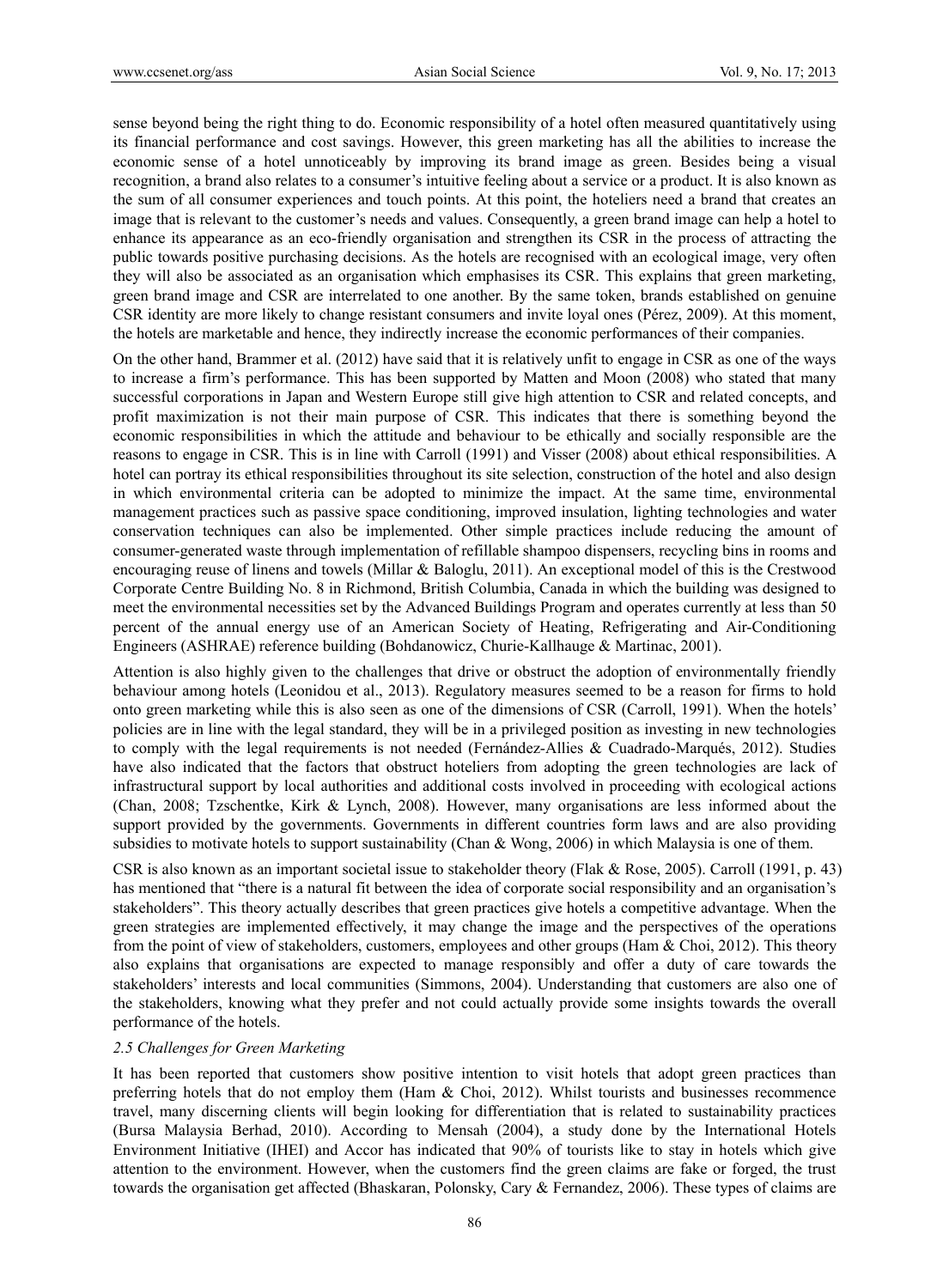called "greenwashing" (Sinnappan & Rahman, 2011). This is one of the greatest challenges that hoteliers are facing in which they have to avoid if they want to cater the green segments. Peattie and Crane (2005) have listed five marketing tactics that may lead to the failure of green marketing and they are:

1) Green Selling. Green statements are being added to the existing products with the objective to just increase sales. This is believed to be a good marketing strategy for companies to boost their revenue.

2) Green Spinning. Use public relation as a promotional tool to reject the critics made by the society regarding the organisation's practice or performance. This is because public relation communicates the message effectively to the news media and eventually to the public. The resulting publicity is basically quick due to the influence represented by the media.

3) Green Harvesting. Green marketing approaches are only used when they lead to cost savings in operation or production.

4) Entrepreneur Marketing. Products that are produced with green claims do not match with the expectation of customers. This is due to not knowing and studying the real needs and wants of consumers.

5) Compliance Marketing. Comply with the regulations by taking simple actions without any intentions to go beyond the stated legislations. This strategy is employed as a way to avoid penalties from the government.

So far, many countries have established their own eco-certification scheme (Shieh, 2012). This scheme has a primary motive of driving a revolution towards more sustainable practices and lessening ecological impacts by the hotel industry. It forms concise guidelines for best sustainable practices and awards the label of eco-friendly to hotels that are able to meet the requirements. This at the same time helps the public to distinguish between the real green hotels and hotels that are practicing greenwashing. In the same vein, green brand image is developed and it strengthens the marketing efforts of hotels. According to Bastič and Gojčič (2012), the certification of eco-friendly plays an important role in the process of decision making by tourists. This seemed to be a reliable source for tourists to choose for environmentally friendly service quality. An eco-friendly label also easily attracts tourists who are highly concerned about the environment and willing to pay premium price for the service consumption. This eco-certification scheme basically looks into all areas of environmental practices such as energy, water, waste management as well as public and community outreach. Hotels that attain certification recognise themselves as front-runners in practicing green standards, energy conservation and achieving a sustainable future. At the same time, earning this certification is found to be significant, not only for the well-being of the surroundings but also for the hotel's bottom line. Table 2 provides some examples of eco-certification scheme recognised by different countries around the world. Each certification audit looks at its own sustainable hotel operation standards which are vigorous, comprehensive, accredited and continuously inspected to ensure the superiority of the label is maintained.

| Location/Country     | <b>Eco-certification scheme</b> |
|----------------------|---------------------------------|
| North America        | Green Leaf                      |
| Canada               | Green Key                       |
| <b>Britain</b>       | Green Tourism Business Scheme   |
| <b>United States</b> | Green Seal                      |
| EU                   | Ecolabel and Green Key          |
| China                | Green Hotel Standard            |
| Taiwan               | Green Mark                      |
| Singapore            | <b>SEC Eco Hotel Label</b>      |
|                      |                                 |

| Table 2. Eco-certification schemes |  |
|------------------------------------|--|
|------------------------------------|--|

#### **3. Recommendation**

Today, successful businesses integrate their creatively innovated strategy and performance as a form of CSR into their corporate culture. While hotels are increasingly defining a sustainable green business model to fit the request of the community, it may be gradually introduced into their corporate culture. As known, corporate culture describes and governs the ways a company's owners and employees think, feel and act. By this,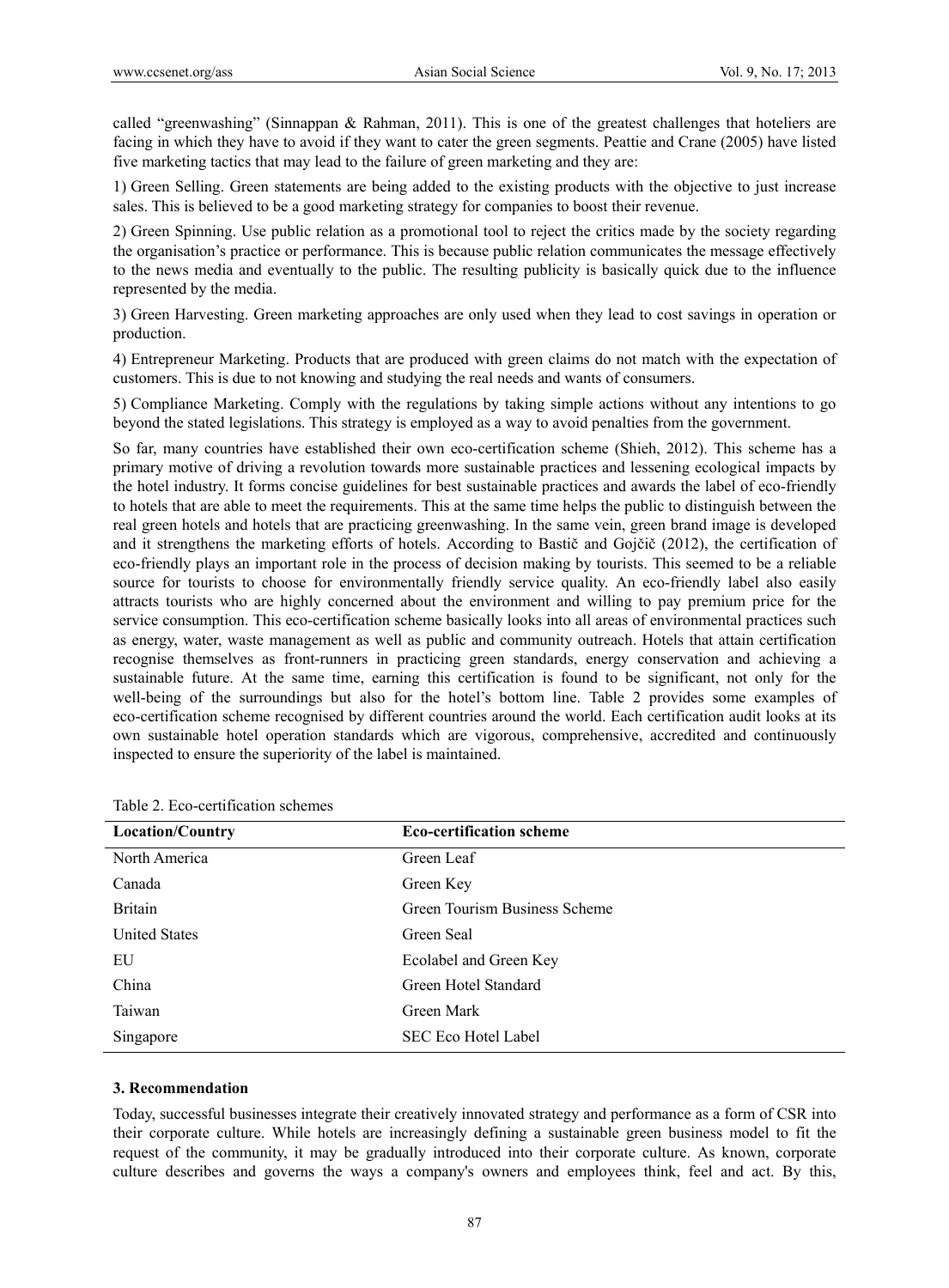realisation towards sustainability may only be achieved when it is driven internally. Behavioural change, awareness, conviction, knowledge and attitude to support the "Go Green" concept among the key stakeholders require a continuous enforcement which can be obtained from the corporate values. These values need to be incorporated and reflected in all processes within the hotel's core operation and will serve as a guidepost to direct the management and its team.

In addition, certifications given to hotels are evidence that a third party has independently verified adherence to several published requirements. These certifications vary widely in their scope and stringency, and mostly highlight various requirements of environmental practices. Indeed, standards and certifications are the key to recognition and validation, but they are just one green marketing tool which notifies the public that the hotels have included various green practices into their operations. Basically, such certifications given to hotels may become a tool for attracting consumers who are looking for ways to reduce adverse environmental impacts through their purchasing and consumption choices. However, it can be challenging to determine how the practices can be effectively communicated and delivered to the customers. In this sense, the hotels must develop an effective marketing program by using appropriate tools to reach consumers. At this point of view, a combination of seven tools, often called the seven Ps (product, price, place, promotion, people, physical evidence and process) or extended marketing mix may be one of the best choices to provide a cohesive marketing program. Due to the nature that services are intangible, perishable, inseparable and heterogeneous (Berry, 1980; Zeithaml, Parasuraman & Berry, 1985), applying the seven Ps instead of the traditional four Ps (product, price, place and promotion) (Magrath, 1986) may help companies such as hotels to develop better environmentally friendly strategies for superior service delivery for their customers.

## **4. Conclusion**

CSR is a part of corporate activity that lies between business and community. The need to behave in a socially responsible way has received the society's high attention (Coles, Fenclova & Dinan, 2011). This concept will always be an important part of business language and operations while it has been supported by many theories and continually consistent with the expectations of the society. It also addresses and captures the most vital concerns of the community related to business and society relations (Carroll, 1999). When this approach is given serious consideration either voluntarily or due to legal requirements, it provides a unique competitive advantage. Additionally, such advantages will give greater benefits to hotels that are operating in a highly competitive environment because it helps to differentiate from other lodging service providers.

Furthermore, green based practices will be an added advantage for hotels to achieve superior financial and market performance in ensuring a balance between development and environmental sustainability. The reason behind this is mainly due to the high pressure and concern given to green marketing issues in which it has become increasingly evident in both academic and real industries. At the same time, just by claiming that the hoteliers have initiated CSR by embracing green practices is not sufficient. Their initiatives need to be clearly demonstrated to the public to avoid greenwashing. Together, they must understand that they have to spend a sufficient amount of time in embarking on promotional and communication efforts and educating the public to reach the full support of the community, media groups and societal groups.

### **5. Suggestions for Future Research**

As there are myriad of green initiatives within the industry, future research may focus on green practices that can be employed by hotels which provides greater insights to the literature of hospitality and sustainable development. CSR is an important societal issue to stakeholder theory and it is found that it improves employees' morale, loyalty, retention rates and satisfaction (Flak & Rose, 2005). Thus, studying the commitment level of hotel employees to conserve the environment and how they perceive the hotel's CSR initiatives are crucial. As suppliers are also one of the stakeholders, understanding how hotels team up with them to exert green marketing within the value chain would also be another direction for future research. Other than that, the number of budget hotels in the country is rising meaningfully from time to time parallel with the progress of the tourism sector. The demand for budget hotels has been extraordinarily increasing as tourists generally control their budget for accommodation. However, high-ranked hotels and budget hotels may have different approaches towards green practices due to financial constraints. Studying both segments separately could also add more benefits to the literature.

## **References**

Ali, H. (2011, April 21). Malaysia can Achieve High Growth Again*. New Straits Times.* Retrieved from http://www.accessmylibrary.com/article-1G1-254549381/malaysia-can-achieve-high.html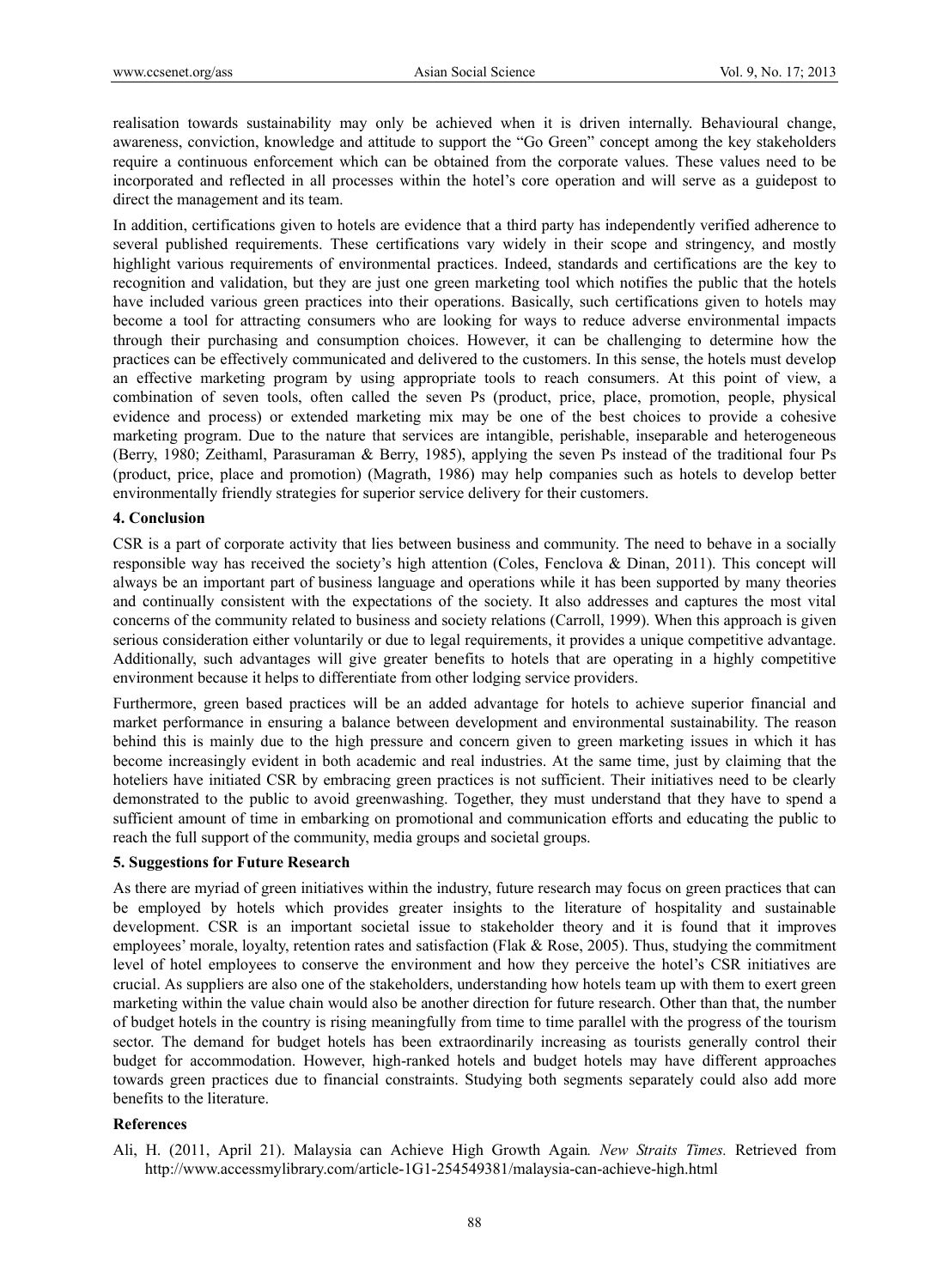- Alniacik, U., Alniacik, E., & Genc, N. (2011). How corporate social responsibility information influences stakeholders' intentions. *Corporate Social Responsibility and Environmental Management*, *18*(4), 234-245. http://dx.doi.org/10.1002/csr.245
- Baron, D. P. (2001). Private politics, corporate social responsibility, and integrated strategy. *Journal of Economics & Management Strategy*, *10*(1), 7-45. http://dx.doi.org/10.1162/105864001300122548
- Bastič, M., & Gojčič, S. (2012). Measurement scale for eco-component of hotel service quality. *International Journal of Hospitality Management*, *31*(3), 1012-1020. http://dx.doi.org/10.1016/j.ijhm.2011.12.007
- Berry, L. L. (1980). Services marketing is different. *Business*, *30*(3), 24-29.
- Bhaskaran, S., Polonsky, M., Cary, J., & Fernandez, S. (2006). Environmentally sustainable food production and marketing: opportunity or hype? *British Food Journal*, *108*(8), 677-690. http://dx.doi.org/10.1108/00070700610682355
- Bohdanowicz, P. (2006). Environmental awareness and initiatives in the Swedish and Polish hotel industries—survey results. *International Journal of Hospitality Management*, *25*(4), 662-682. http://dx.doi.org/10.1016/j.ijhm.2005.06.006
- Bohdanowicz, P., Churie-Kallhauge, A., & Martinac, I. (2001). Energy-efficiency and conservation in hotels–towards sustainable tourism. *4º Simpósio Internacional em Arquitetura da Ásia e Pacífico, Havaí*.
- Bondy, K., Moon, J., & Matten, D. (2012). An institution of corporate social responsibility (CSR) in multi-national corporations (MNCs): Form and implications. *Journal of Business Ethics*, 1-19.
- Brammer, S., Jackson, G., & Matten, D. (2012). Corporate Social Responsibility and institutional theory: new perspectives on private governance. Socio-Economic Review, 10(1), 3-28. perspectives on private governance. *Socio-Economic Review*, *10*(1), 3-28. http://dx.doi.org/10.1093/ser/mwr030
- Bursa Malaysia Berhad. (2010). *Hotels.* Retrieved from http://ablemen.com/sustainability/lock/focus\_hotels.php?index=9
- Carroll, A. B. (1979). A three-dimensional conceptual model of corporate performance. *Academy of management review*, 497-505.
- Carroll, A. B. (1991). The pyramid of corporate social responsibility: toward the moral management of organizational stakeholders. *Business horizons*, *34*(4), 39-48. http://dx.doi.org/10.1016/0007-6813(91)90005-G
- Carroll, A. B. (1999). Corporate social responsibility evolution of a definitional construct. *Business & society*, *38*(3), 268-295. http://dx.doi.org/10.1177/000765039903800303
- Carroll, A. B., & Shabana, K. M. (2010). The business case for corporate social responsibility: a review of concepts, research and practice. *International Journal of Management Reviews*, *12*(1), 85-105. http://dx.doi.org/10.1111/j.1468-2370.2009.00275.x
- CBRE. (2010). *Going Green Malaysia.* Retrieved from http://www.cbre.com.my/uploads/CBRE-Special-Report-Going-Green-Malaysia.pdf
- Chamorro, A., & Bañegil, T. M. (2006). Green marketing philosophy: a study of Spanish firms with ecolabels. *Corporate Social Responsibility and Environmental Management*, *13*(1), 11-24. http://dx.doi.org/10.1002/csr.83
- Chan, E. S. (2008). Barriers to EMS in the hotel industry. *International Journal of Hospitality Management*, *27*(2), 187-196. http://dx.doi.org/10.1016/j.ijhm.2007.07.011
- Chan, E. S., & Wong, S. C. (2006). Motivations for ISO 14001 in the hotel industry. *Tourism Management*, *27*(3), 481-492. http://dx.doi.org/10.1016/j.tourman.2004.10.007
- Chen, Y. S., & Chang, C. H. (2012). Enhance green purchase intentions: The roles of green perceived value, green perceived risk, and green trust. *Management Decision*, *50*(3), 502-520. http://dx.doi.org/10.1108/00251741211216250
- Chua, S. C., & Oh, T. H. (2010). Review on Malaysia's national energy developments: Key policies, agencies, programmes and international involvements. *Renewable and Sustainable Energy Reviews*, *14*(9), 2916-2925. http://dx.doi.org/10.1016/j.rser.2010.07.031
- Coles, T., Fenclova, E., & Dinan, C. (2011). Responsibilities, recession and the tourism sector: perspectives on CSR among low-fares airlines during the economic downturn in the UK. *Current Issues in Tourism*, *14*(6),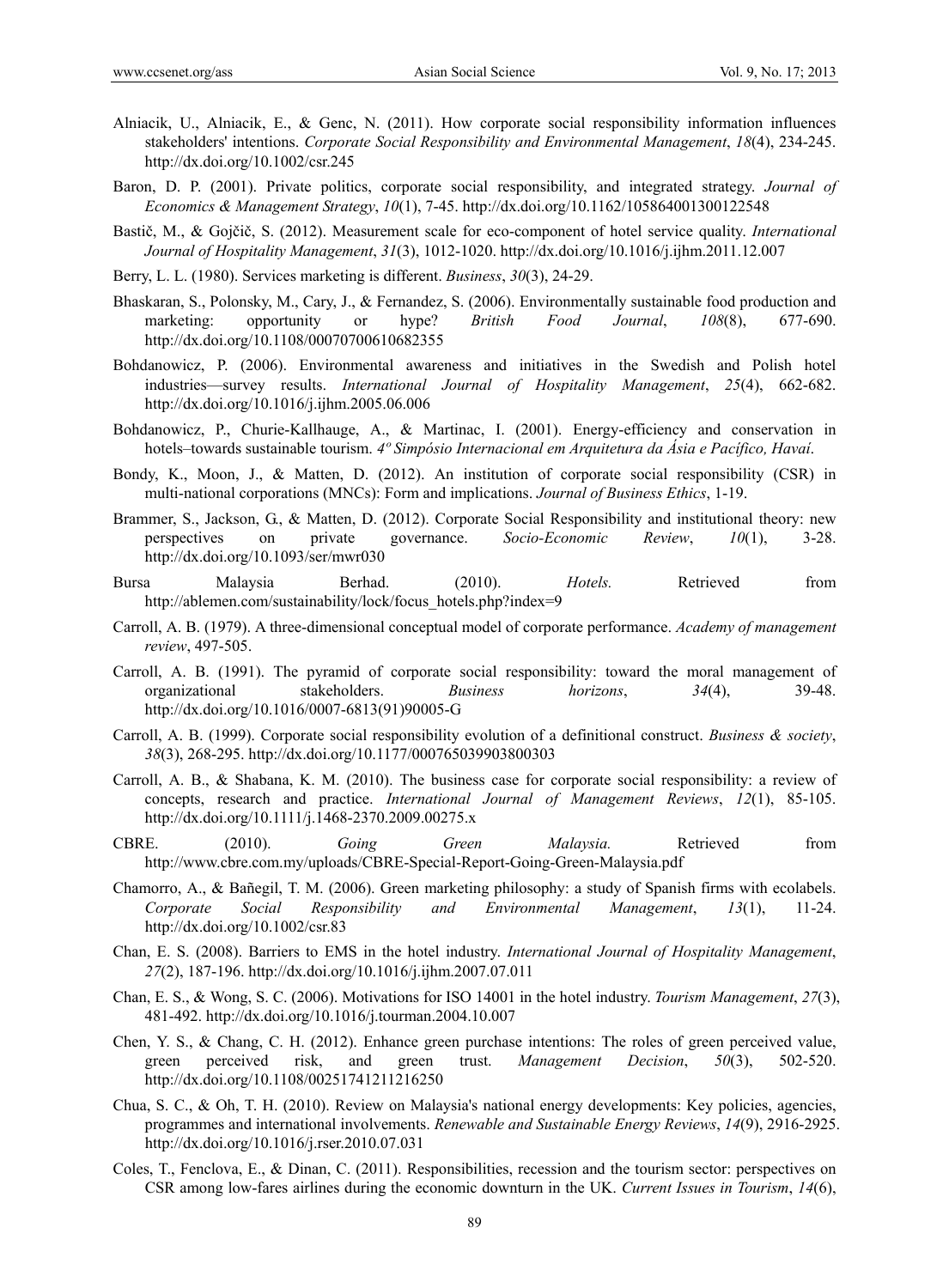519-536. http://dx.doi.org/10.1080/13683500.2010.544719

- Colley, J., Doyle, J., Logan, G., & Stettinius, W. (2003). *Corporate Governance*. New York: McGraw-Hill.
- Cowper-Smith, A., & de Grosbois, D. (2011). The adoption of corporate social responsibility practices in the airline industry. *Journal of Sustainable Tourism*, *19*(1), 59-77. http://dx.doi.org/10.1080/09669582.2010.498918
- Dahlsrud, A. (2008). How corporate social responsibility is defined: an analysis of 37 definitions. *Corporate social responsibility and environmental management*, *15*(1), 1-13. http://dx.doi.org/10.1002/csr.132
- Detomasi, D. A. (2008). The political roots of corporate social responsibility. *Journal of Business Ethics*, *82*(4), 807-819. http://dx.doi.org/10.1007/s10551-007-9594-y
- Fernández-Alles, M., & Cuadrado-Marqués, R. (2012). Hotel Environmental Impact Management: A Case Study in Cádiz Province. *Soft Computing in Management and Business Economics*, 335-346.
- Flak, L. S., & Rose, J. (2005). Stakeholder governance: Adapting stakeholder theory to e-government. *Communications of the Association for Information Systems*, *16*(1), 31.
- Fougère, M., & Solitander, N. (2009). Against corporate responsibility: critical reflections on thinking, practice, content and consequences. *Corporate Social Responsibility and Environmental Management*, *16*(4), 217-227. http://dx.doi.org/10.1002/csr.204
- Garay, L., & Font, X. (2012). Doing good to do well? Corporate social responsibility reasons, practices and impacts in small and medium accommodation enterprises. *International Journal of Hospitality Management*, *31*(2), 329-337. http://dx.doi.org/10.1016/j.ijhm.2011.04.013
- Garriga, E., & Melé, D. (2004). Corporate social responsibility theories: mapping the territory. *Journal of Business Ethics*, *53*(1), 51-71. http://dx.doi.org/10.1023/B:BUSI.0000039399.90587.34
- Googins, B. K., Mirvis, P. H., & Rochlin, S. A. (2007). *Beyond good company: Next generation corporate citizenship*. Palgrave Macmillan. http://dx.doi.org/10.1057/9780230609983
- Graci, S., & Dodds, R. (2008). Why go green? The business case for environmental commitment in the Canadian hotel industry. *Anatolia*, *19*(2), 251-270. http://dx.doi.org/10.1080/13032917.2008.9687072
- Griffin, J. J., & Prakash, A. (2010). Corporate Responsibility Initiatives and Mechanisms. *Business & Society*, *49*(1), 179-184. http://dx.doi.org/10.1177/0007650309352231
- Ham, S., & Choi, Y. K. (2012). Effect of cause-related marketing for green practices in the hotel industry. *Journal of Global Scholars of Marketing Science*, *22*(3), 249-259. http://dx.doi.org/10.1080/21639159.2012.696338
- Hamid, M. A., Ismail, N., Fuza, Z. I. M., Ahmad, K. N., & Awang, K. W. (2012). Sustainable tourism development practices of MICE venue provider in East Coast Region, Peninsula Malaysia. *Hospitality and Tourism*, 87.
- Han, H., Hsu, L. T. J., Lee, J. S., & Sheu, C. (2011). Are lodging customers ready to go green? An examination of attitudes, demographics, and eco-friendly intentions. *International Journal of Hospitality Management*, *30*(2), 345-355. http://dx.doi.org/10.1016/j.ijhm.2010.07.008
- Hemdi, M. A., Razali, M. A., Rashid, N. N. A., & Nordin, R. (2012). Organizational citizenship behavior of hotel employees: Investigating the impact of organizational justice. *Hospitality and Tourism*, 159.
- Holcomb, J. L., Upchurch, R. S., & Okumus, F. (2007). Corporate social responsibility: what are top hotel companies reporting? *International Journal of Contemporary Hospitality Management*, *19*(6), 461-475. http://dx.doi.org/10.1108/09596110710775129
- Hsieh, N. H. (2009). Corporate social responsibility and the priority of shareholders. *Journal of Business Ethics*, *88*, 553-560. http://dx.doi.org/10.1007/s10551-009-0314-7
- Hsieh, Y. C. J. (2012). Hotel companies' environmental policies and practices: a content analysis of their web pages. *International Journal of Contemporary Hospitality Management*, *24*(1), 97-121. http://dx.doi.org/10.1108/095961112
- Ismail, M. (2009). Corporate social responsibility and its role in community development: An international perspective. *The Journal of International Social Research*, *2*(9), 200-209.
- Jamali, D. (2008). A stakeholder approach to corporate social responsibility: a fresh perspective into theory and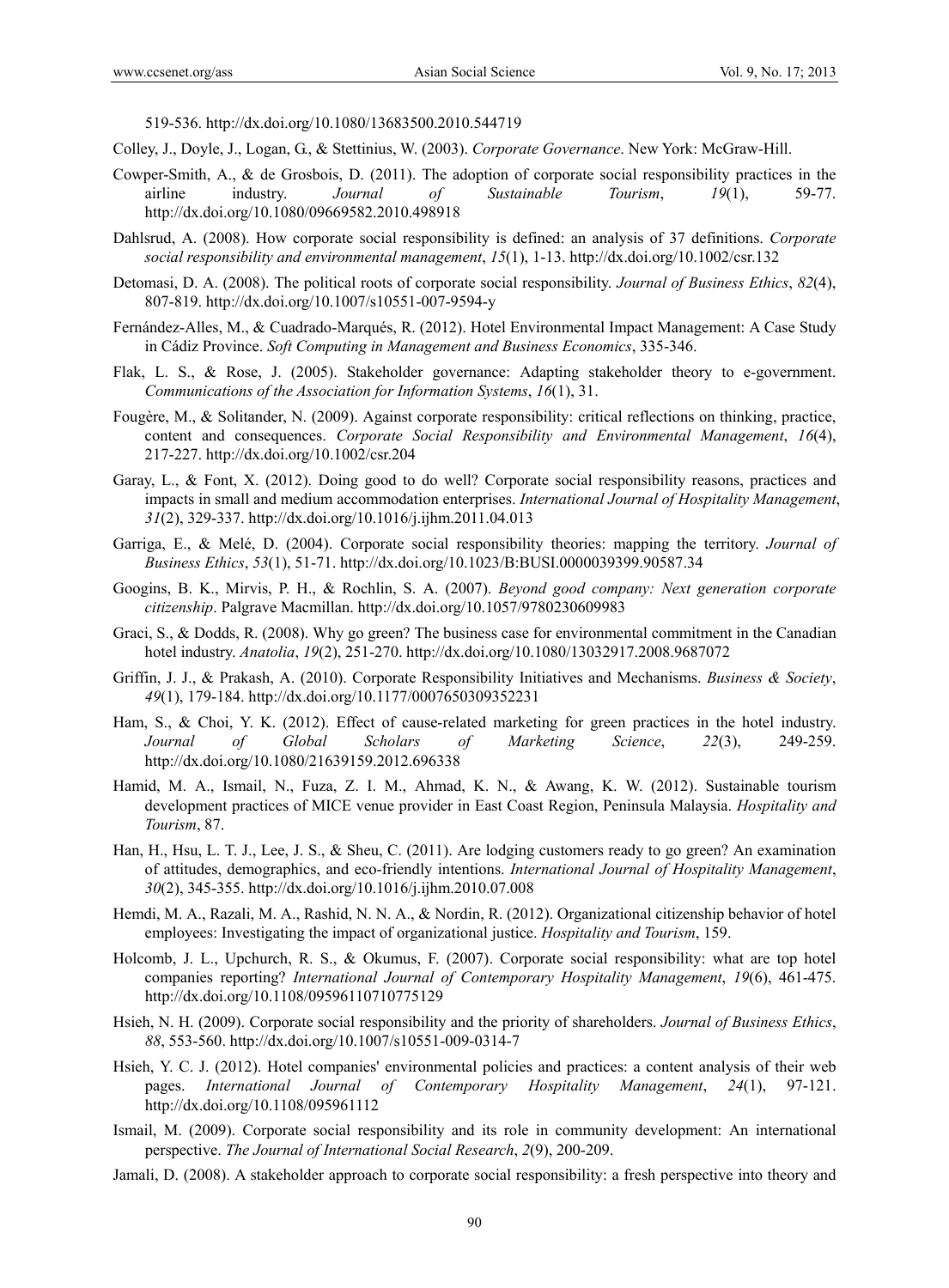practice. *Journal of Business Ethics*, *82*(1), 213-231. http://dx.doi.org/10.1007/s10551-007-9572-4

- Jamali, D., & Mirshak, R. (2007). Corporate social responsibility (CSR): theory and practice in a developing country context. *Journal of Business Ethics*, *72*(3), 243-262. http://dx.doi.org/10.1007/s10551-006-9168-4
- Jhawar, A., Kohli, G., Li, J., Modiri, N., Mota, V., Nagy, R., & Shum, C. (2012). Eco-Certification Programs for Hotels in California: Determining Consumer Preferences for Green Hotels.
- Kasim, A. (2007). Corporate environmentalism in the hotel sector: evidence of drivers and barriers in Penang, Malaysia. *Journal of Sustainable Tourism*, *15*(6), 680-699. http://dx.doi.org/10.2167/jost575.0
- KeTTHA. (2011). *Going Green: Morally Sustainable & Financially Viable.* Retrieved from http://www.kettha.gov.my/en/content/going-green-morally-sustainable-financially-viable
- Larsen, G., & Lawson, R. (2012). Consumer Rights: A Co-optation of the Contemporary Consumer Movement. *Journal of Historical Research in Marketing*, *5*(1), 6-6.
- Lee, M. D. P. (2008). A review of the theories of corporate social responsibility: Its evolutionary path and the road ahead. *International Journal of Management Reviews*, *10*(1), 53-73. http://dx.doi.org/10.1111/j.1468-2370.2007.00226.x
- Leonidou, L. C., Leonidou, C. N., Fotiadis, T. A., & Zeriti, A. (2013). Resources and capabilities as drivers of hotel environmental marketing strategy: Implications for competitive advantage and performance. *Tourism Management*, 35, 94-110. http://dx.doi.org/10.1016/j.tourman.2012.06.003
- Lu, J. Y., & Castka, P. (2009). Corporate social responsibility in Malaysia–experts' views and perspectives. *Corporate Social Responsibility and Environmental Management*, *16*(3), 146-154. http://dx.doi.org/10.1002/csr.184
- Lundberg, C., Fredman, P., & Wall-Reinius, S. (2012). Going for the green? The role of money among nature-based tourism entrepreneurs. *Current Issues in Tourism*, 1-8. http://dx.doi.org/10.1080/13683500.2012.746292
- Magrath, A. J. (1986). When marketing services, 4 Ps are not enough. *Business Horizons*, *29*(3), 44-50. http://dx.doi.org/10.1016/0007-6813(86)90007-8
- Mahmood, M., & Humphrey, J. (2013). Stakeholder Expectation of Corporate Social Responsibility Practices: A Study on Local and Multinational Corporations in Kazakhstan. *Corporate Social Responsibility and Environmental Management, 20*, 168-181. http://dx.doi.org/10.1002/csr.1283
- Malaysia Green Forum. (2010). *NGTP.* Retrieved from http://www.1malaysia.com.my/bm/speeches/sri-siantan-conference-hall-putrajaya
- Matten, D., & Moon, J. (2008). "Implicit" and "explicit" CSR: a conceptual framework for a comparative understanding of corporate social responsibility. *Academy of Management Review*, *33*(2), 404-424. http://dx.doi.org/10.5465/AMR.2008.31193458
- Mensah, I. (2004). *Environmental management practices in US Hotels.* Retrieved from http://www.hotelonline.com/News/PR20042nd/May04EnvironmentalPractices.html
- Millar, M., & Baloglu, S. (2011). Hotel Guests' Preferences for Green Guest Room Attributes\*. *Cornell Hospitality Quarterly*, *52*(3), 302-311. http://dx.doi.org/10.1177/1938965511409031
- Ministry of Tourism Malaysia. (2012). *ETP: Transforming Tourism to the New Heights.* Retrieved from http://www.motour.gov.my/en/media/press-release/465-etp-usaha-mentransfromasi-pelancongan-ke-tahap-b aru.html
- Mullerat, R., & Brennan, D. (2005). *Corporate social responsibility: The corporate governance of the 21st century*. Kluwer Law International.
- Myung, E., McClaren, A., & Li, L. (2012). Environmentally related research in scholarly hospitality journals: Current status and future opportunities. *International Journal of Hospitality Management*, *31*(4), 1264-1275. http://dx.doi.org/10.1016/j.ijhm.2012.03.006
- National Climate Change Committee. (2002). *Green energy management (GEM) at Grand Hyatt Singapore.* Retrieved from http://www.nccc.gov.sg/building/GEM.pdfS
- Nicholls, S., & Kang, S. (2012). Going green: the adoption of environmental initiatives in Michigan's lodging sector. *Journal of Sustainable Tourism*, *20*(7), 953-974. http://dx.doi.org/10.1080/09669582.2011.645577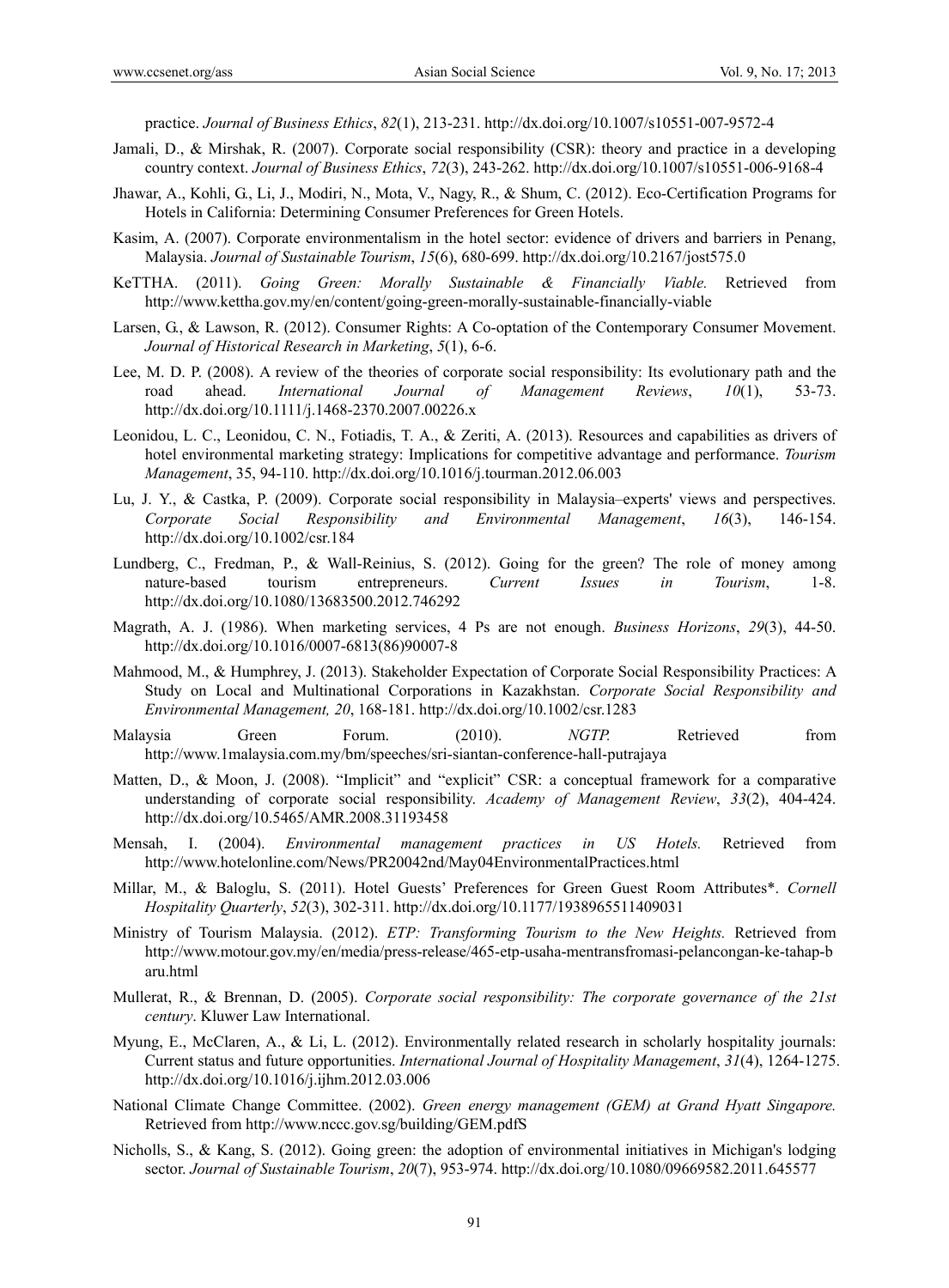- Okpara, J. O., & Wynn, P. M. (2012). Stakeholders' perceptions about corporate social responsibility: Implications for poverty alleviation. *Thunderbird International Business Review*, *54*(1), 91-103. http://dx.doi.org/10.1002/tie.21441
- Ottman, J. (1992). *Green marketing: responding to environmental consumerism*. NTC Business Books
- Peattie, K., & Crane, A. (2005). Green marketing: legend, myth, farce or prophesy? *Qualitative Market Research: An International Journal*, *8*(4), 357-370. http://dx.doi.org/10.1108/13522750510619733
- Pérez, R. C. (2009). Effects of perceived identity based on corporate social responsibility: the role of consumer identification with the company. *Corporate Reputation Review*, *12*(2), 177-191. http://dx.doi.org/10.1057/crr.2009.12
- PwC. (2010). *Green Tax Incentives for a Sustainable Malaysia*. (Alert Issue No. 86) Retrieved from http://www.pwc.com/my/en/forms/pwc-alert-issue-86.jhtml
- Rahman, I., Reynolds, D., & Svaren, S. (2011). How "green" are North American hotels? An exploration of low-cost adoption practices. *International Journal of Hospitality Management*, *31*(3), 720-727. http://dx.doi.org/10.1016/j.ijhm.2011.09.008
- RM2.7b for green projects. (2012, October 3). *The Star Online*. Retrieved from http://thestar.com.my/news/story.asp?file=/2012/10/3/budget/12115809&sec=budget
- Robinot, E., & Giannelloni, J. L. (2010). Do hotels'"green" attributes contribute to customer satisfaction? *Journal of Services Marketing*, *24*(2), 157-169. http://dx.doi.org/10.1108/08876041011031127
- Rodríguez, F. J. G., & Cruz, Y. (2007). Relation between social-environmental responsibility and performance in hotel firms. *International Journal of Hospitality Management*, *26*(4), 824-839. http://dx.doi.org/10.1016/j.ijhm.2006.08.003
- Saadatian, O., Haw, L. C., Mat, S. B., & Sopian, K. (2012). Perspective of Sustainable Development in Malaysia. *International Journal of Energy and Environment*, *2*(6), 260-267.
- Schmidheiny, S. (2006). A view of corporate citizenship in Latin America. *Journal of Corporate Citizenship*, *21*(1), 21-24.
- Schubert, F., Kandampully, J., Solnet, D., & Kralj, A. (2010). Exploring consumer perceptions of green restaurants in the US. *Tourism and Hospitality Research*, *10*(4), 286-300. http://dx.doi.org/10.1057/thr.2010.17
- Secchi, D. (2007). Utilitarian, managerial and relational theories of corporate social responsibility. *International Journal of Management Reviews*, *9*(4), 347-373. http://dx.doi.org/10.1111/j.1468-2370.2007.00215.x
- Shafaat, M. F., & Sultan, A. (2012). Green marketing. *EXCEL International Journal of Multidisciplinary Management Studies*, *2*(5), 184-195.
- Shieh, H. S. (2012). The greener, the more cost efficient? An empirical study of international tourist hotels in Taiwan. *International Journal of Sustainable Development & World Ecology*, *19*(6), 536-545. http://dx.doi.org/10.1080/13504509.2012.741627
- Shum, P. K., & Yam, S. L. (2011). Ethics and law: Guiding the invisible hand to correct corporate social responsibility externalities. *Journal of business ethics*, *98*(4), 549-571. http://dx.doi.org/10.1007/s10551-010-0608-9
- Simmons, J. (2004). Managing in the post-managerialist era: Towards socially responsible corporate governance. *Management Decision*, *42*(3/4), 601-611. http://dx.doi.org/10.1108/00251740410518985
- Singapore Environment Council. (2012). *Green Label Hotel Certification.* Retrieved from http://www.greenlabel.sg/about/green\_label\_hotel\_certification
- Singh, P. B., & Pandey, K. K. (2012). Green marketing: Policies and practices for sustainable development. *Integral Review*, *5*(1), 22-30.
- Sinnappan, P., & Rahman, A. A. (2011). Antecedents of Green Purchasing Behavior among Malaysian Consumers. *International Business Management*, *5*(3), 129-139. http://dx.doi.org/10.3923/ibm.2011.129.139
- Smerecnik, K. R., & Andersen, P. A. (2011). The diffusion of environmental sustainability innovations in North American hotels and ski resorts. *Journal of Sustainable Tourism*, *19*(2), 171-196. http://dx.doi.org/10.1080/09669582.2010.517316